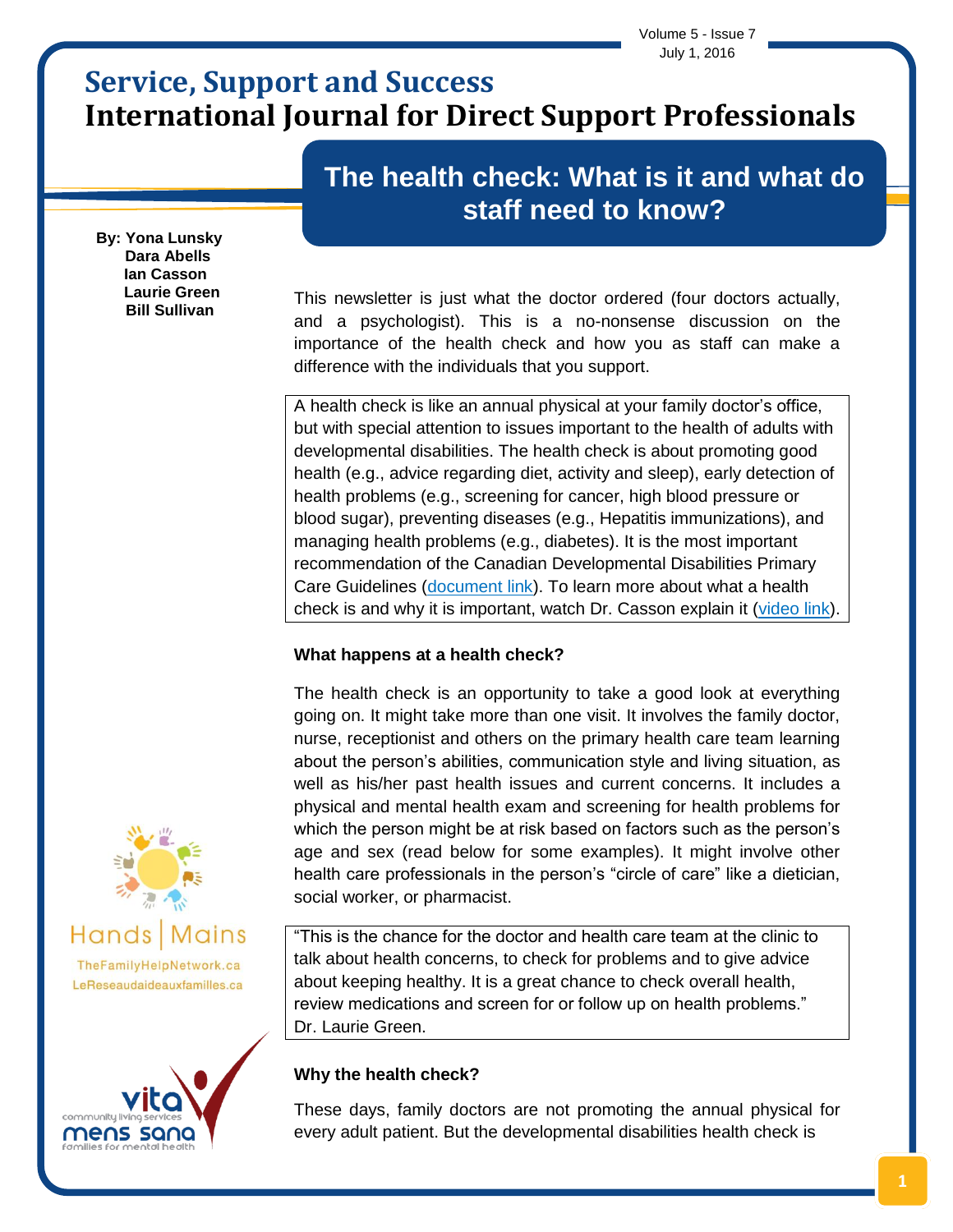different and is important to do. We know that adults with developmental disabilities may not be as good at recognizing small problems when they start, and that they are at greater risk for a host of health issues. What can end up happening is that they visit the doctor for different things that are wrong, but they forget to see the doctor when things are right. This includes seeing the doctor for important screening and prevention, as well as health promotion. This situation means that we discover problems later than we should, which can be stressful and potentially dangerous for everyone.

The family doctor's office is sometimes described as the person's medical home. One role of the family doctor is to bring everything together related to a person's health. The annual health check is a good way for individuals with developmental disabilities to get to know and become more comfortable with their family doctor. If something is hurting or seems different than before, you want to see a doctor who knows the person you are supporting well. Having such a relationship helps the person with a developmental disability especially during visits when something is wrong, which can be stressful.

Emergency doctors are great and so are all the specialists out there. But the family doctor is a different kind of specialist; they are a specialist at *knowing their patients as people.*

### Five reasons to do health checks:

- 1. Prevent getting sick e.g., immunizations
- 2. Catch problems early, e.g., check for high blood pressure and heart disease
- 3. Get helpful screening tests and referrals started, e.g., counselling, testing thyroid function, cancer screening, vision, hearing and dental health
- 4. Help everyone get more comfortable with each other and know more about health issues and the current situation
- 5. Connect with other health workers (like the dietician, pharmacist, social worker) and helpful services

## **What are some of the areas focused on during the health check?**

The health check involves a head-to-toe review of possible problems for the individual with a developmental disability and includes discussing topics such as:

Lifestyle: Diet and exercise are important for everyone. Adults with developmental disabilities may need extra education and help with planning and maintaining healthy levels of physical activity and eating habits. In some conditions, obesity is very common (e.g. Prader-Willi Syndrome or Down syndrome), and the health check can be an important time to focus on weight management. Otherwise, it can lead to many other illnesses like diabetes, high blood pressure, arthritis / back pain, sleep problems, and depression, just to name a few. You can help the person you support by encouraging them to participate in fun physically active activities and help them make healthy food choices. Your doctor and dietician can help with this. Another important lifestyle topic that will come up at the visit is substance use, like caffeine, alcohol, and illicit drugs.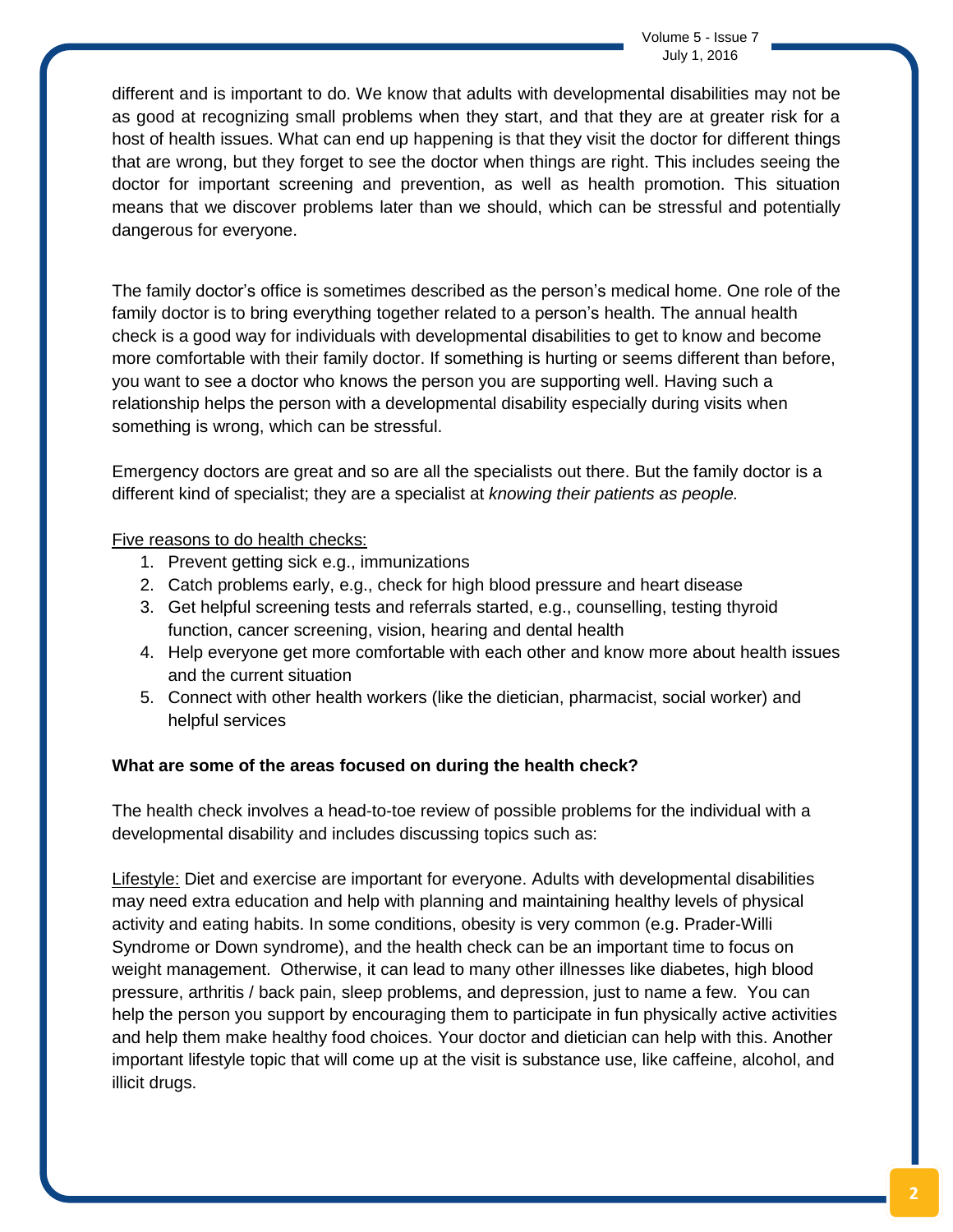Skin conditions: The doctor will ask about any skin changes for the person with a developmental disability, another common concern that may be more significant in someone with a developmental disability. The doctor will check for any skin breakdown (or pressure sores) that can come from being in a wheelchair and watch for any signs of skin infection (e.g. redness, swelling, tenderness) that can be caused by poor hygiene, sweating, or skin cuts or scrapes. Dry or itchy skin can be very uncomfortable. Finally, a skin examination is very important to look for any changing or new moles that may be suggestive of a skin cancer.

Vision, hearing, and dental care: We all know the importance of being able to see and hear the things and people around us. The health check is a good opportunity to make sure that the person you support is hearing and seeing properly, and referred for further assessments as necessary, so that they can also interact as best as possible in the world. Adults with developmental disabilities are more likely to have problems with vision and hearing than other adults, and they may not know how or when to tell us that they are developing problems. Someone who doesn't listen might actually not be hearing what is said. And someone who doesn't want to go places might be finding it hard to navigate safely if they can't see as well as they used to. Regular dental care is also important. The family doctor will want to make sure this is happening. Unrecognized dental problems can lead to serious and painful infections.

Breathing problems: Breathing problems like asthma are more common in those with developmental disabilities than those without. Obesity and being physically inactive can lead to breathing problems but problems breathing can also make it harder to get exercise and even just get around. It might be a short-term problem like a new allergy, but it might be more serious, like pneumonia or sleep apnea.

Stomach problems: People with developmental disabilities may not be able to explain discomforts related to problems like heart burn or constipation, but these issues are more common in this population and might explain changes in somebody's behaviour (to read more on this, read The Scoop on Poop newsletter). Another stomach problem is a bacterial infection called H. pylori which can cause ulcers. Doctors can order a blood test to check for this, if needed. To read more on this, see: The Scoop on Poop [newsletter](http://www.thefamilyhelpnetwork.ca/wp-content/uploads/2013/03/sss-v4-issue-7.pdf) (Volume 4, Issue 7).

Mental health: The doctor wants to know about mental health and not just physical health. Nearly one in two adults with developmental disabilities have mental health concerns. The doctor might ask questions about mood, energy, getting along with others, and any unusual behaviours. For more information on mental health, see the Let's Talk about [Mental](http://www.vitacls.org/UserFiles/uploads/files/Vita_Newsletter%20V5_2_Links_FINAL.pdf) Health [newsletter](http://www.vitacls.org/UserFiles/uploads/files/Vita_Newsletter%20V5_2_Links_FINAL.pdf) (Volume 5, Issue 2).

Sexual health: Did you know that individuals with developmental disabilities are two to three times more likely to experience sexual abuse at some point during their lives than other people? There are also many individuals with developmental disabilities who are in romantic or sexual relationships who need to be educated regarding healthy, safe sex, including seeing their doctor to discuss important topics like contraception and pregnancy or to learn more about their periods, menstrual hygiene, and options they could consider if they are having menstrual issues like period pain.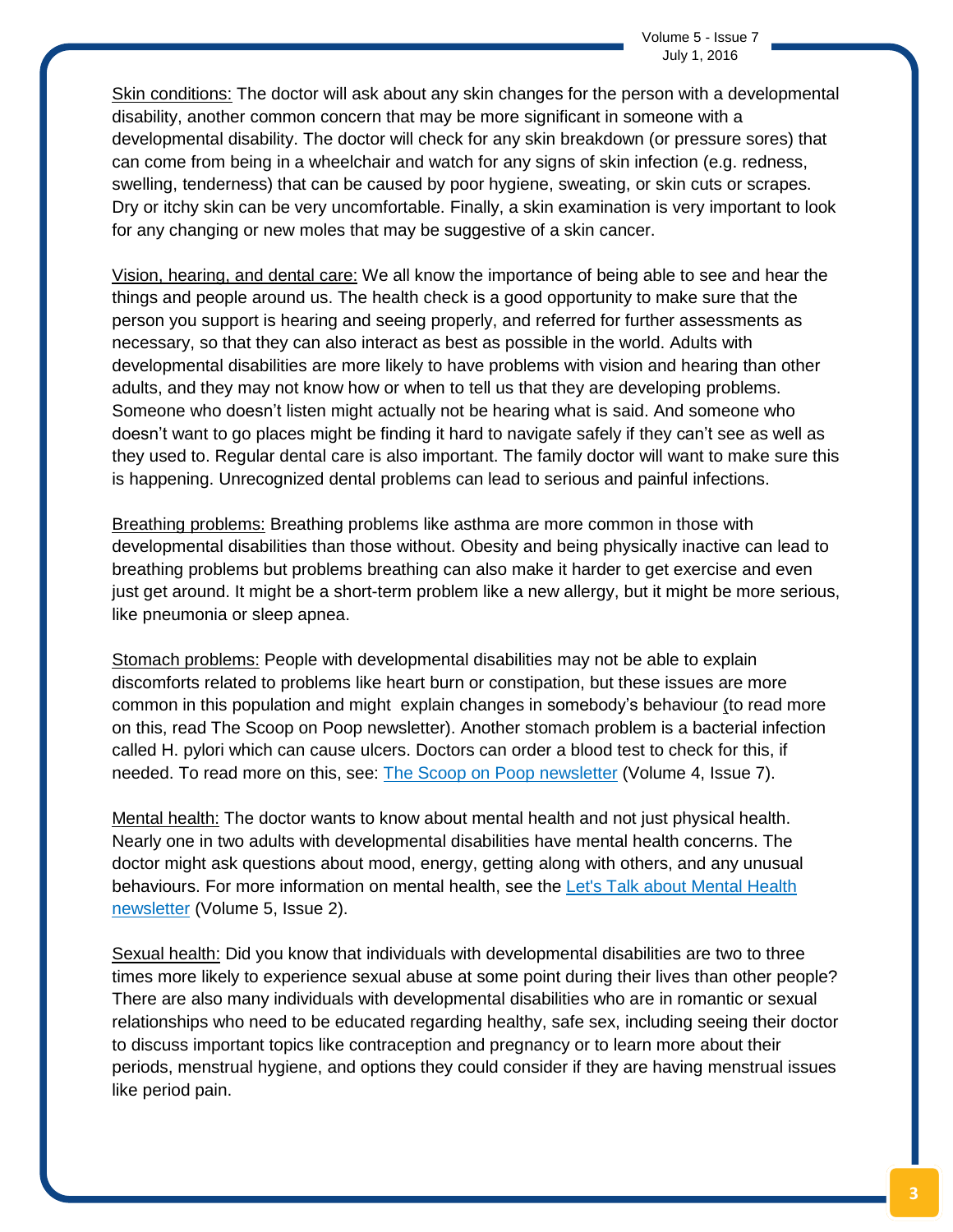Screening for cancers: As we get older, all of us should be screened for different kinds of cancers. We know that this screening happens less often for people with developmental disabilities and that is not ok. The earlier cancer is identified, the better the outcome. Read the newsletters on men's [health](http://www.thefamilyhelpnetwork.ca/wp-content/uploads/2013/03/sss-vol-2-issue-9-september.pdf) (Volume 2, Issue 9) and [women's](http://www.thefamilyhelpnetwork.ca/wp-content/uploads/2013/03/sss-vol-3-issue-2.pdf) health (Volume 3, Issue 2) for more information.

Bone health and risk for falls: We know that some people with developmental disabilities are at risk for falling and breaking their bones. Some of their medications, like their anti-seizure medications, along with limited walking can make their bones more fragile so they can break more easily and may be a reason that the individual needs to have their bone mineral density tested at an earlier age than the general population.

Medication monitoring: People with developmental disabilities can be taking many medications. And while they can help, they can also have side effects which, left unchecked, can lead to more problems. It is very important to have regular check-ins about what the medications are being used for and how the different medications are working. For more information about medications, see the [Medication,](http://www.thefamilyhelpnetwork.ca/wp-content/uploads/2013/03/sss-v3-issue-5.pdf) Education and Advocacy newsletter (Volume 3, Issue 5).

#### **Consent**

It is very important to know about who makes decisions in health care. Some decisions are harder to make than others. This means that the person you support might be able to make some decisions themselves, like agreeing to have their blood pressure taken, but not others, like agreeing to take a blood pressure medication which might put them at greater risk for falling.

Consent is something to think about before the appointment but also something to talk about at the appointment. Who helps the person you support to make decisions? You want them to know that a health check is coming up and encourage them to attend the appointment.

Remember that a person's ability to make decisions can change over time. If your family doctor thinks you can make decisions about the person you are supporting, be sure to remind them that you cannot. Just because you are the person's main staff does not make you their "substitute decision maker," which is the legal term for the person who can decide things on the patient's behalf.

Your job is to help empower the person you support to be part of the health check conversation. This means preparing them. Try sitting together and watching the [video](https://www.youtube.com/watch?v=6HZ6DOnXtB0) of Andrew where he tells us what to expect at a health check. Fill out a communication tool together, like the ["Today's](https://www.porticonetwork.ca/documents/38773/60468/Today) visit" form, talk about what might happen at the appointment, and plan together what information you want to share.

Some final tips to help with the health check:

- Booking the appointment- your doctor might call you to book a health check, but if they don't call, you can call to set it up!
- Arrange the appointment for the start or end of day if it needs to be quieter (or at a time that is usually the person's best time of day).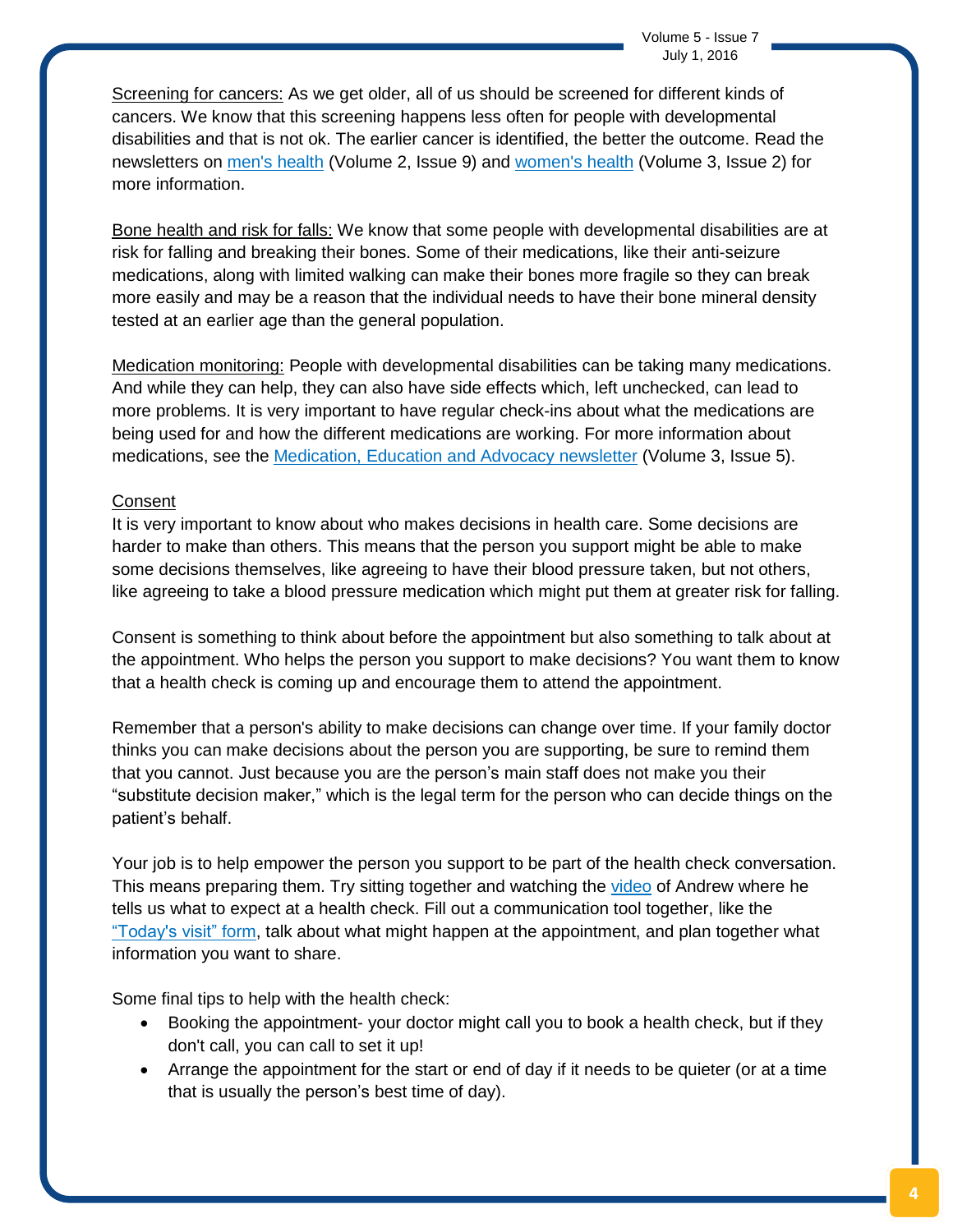Volume 5 - Issue 7 July 1, 2016

- Bring video or photos to show how things were before, if there has been a change, or to show a challenging situation or environment at home, to help the doctor get the full picture. Visuals can also help the person you support take the lead in explaining things.
- Bring a list of current medications, which you can get printed from the pharmacy. If some medications were prescribed or changed recently by a different doctor, it is possible that the family doctor might not have updated his or her list of medications to include these changes.
- Bring a favourite object or activity to the appointment, which can be used as a distraction, or activity while you wait, or even during the exam.
- Prepare the person you support about when the appointment is, what to expect, and practice what to talk about.
- If it is hard to do the health check in one visit, remember that you can always arrange to complete it in a series of shorter appointments. If the doctor's office is not the best place to have an appointment, don't be afraid to ask whether a home visit might be a possibility.

Remember that old expression: A stitch in time saves nine? Or an ounce of prevention is worth a pound of cure? With good planning, a strong relationship, some flexibility and creativity, everyone's health care can be managed well, and health checks can become the cornerstone of excellent "patient-centered" care in the field of developmental disabilities.

Remember how much we can learn from each other. Tell us at [hcardd@camh.ca](mailto:hcardd@camh.ca) about your successes, what you did, and what the doctor did to make things work well. If you are struggling, by starting this dialogue, you might be able to learn from others in similar situations about how they have improved health care.

You can find lots of resources to help with primary care on the Surrey Place Centre's [website](http://www.surreyplace.on.ca/) under [Primary](http://www.surreyplace.on.ca/resources-publications/primary-care/) Care. If the person you support has a specific syndrome, like Down syndrome or Fragile X syndrome, there may be other health issues to watch for regularly. Your doctor and you can look at the appropriate Health Watch [Tables](http://www.surreyplace.on.ca/documents/Primary%20Care/HWT_Williams_Syndrome_Nov_2013.pdf) found on this website for "syndrome specific" suggestions.

#### **About the authors:**

Yona Lunsky is a psychologist who directs the Health Care Access Research and Developmental Disabilities Program (H-CARDD) at CAMH in Toronto.

Dara Abells is a family doctor from University of Toronto.

Ian Casson is a family doctor from the Queen's Family Health Team in Kingston, Ontario.

Bill Sullivan and Laurie Green are family doctors from the St. Mikes Family Health Team in Toronto. Bill also directs the Developmental Disabilities Primary Care Program based out of Surrey Place Centre.